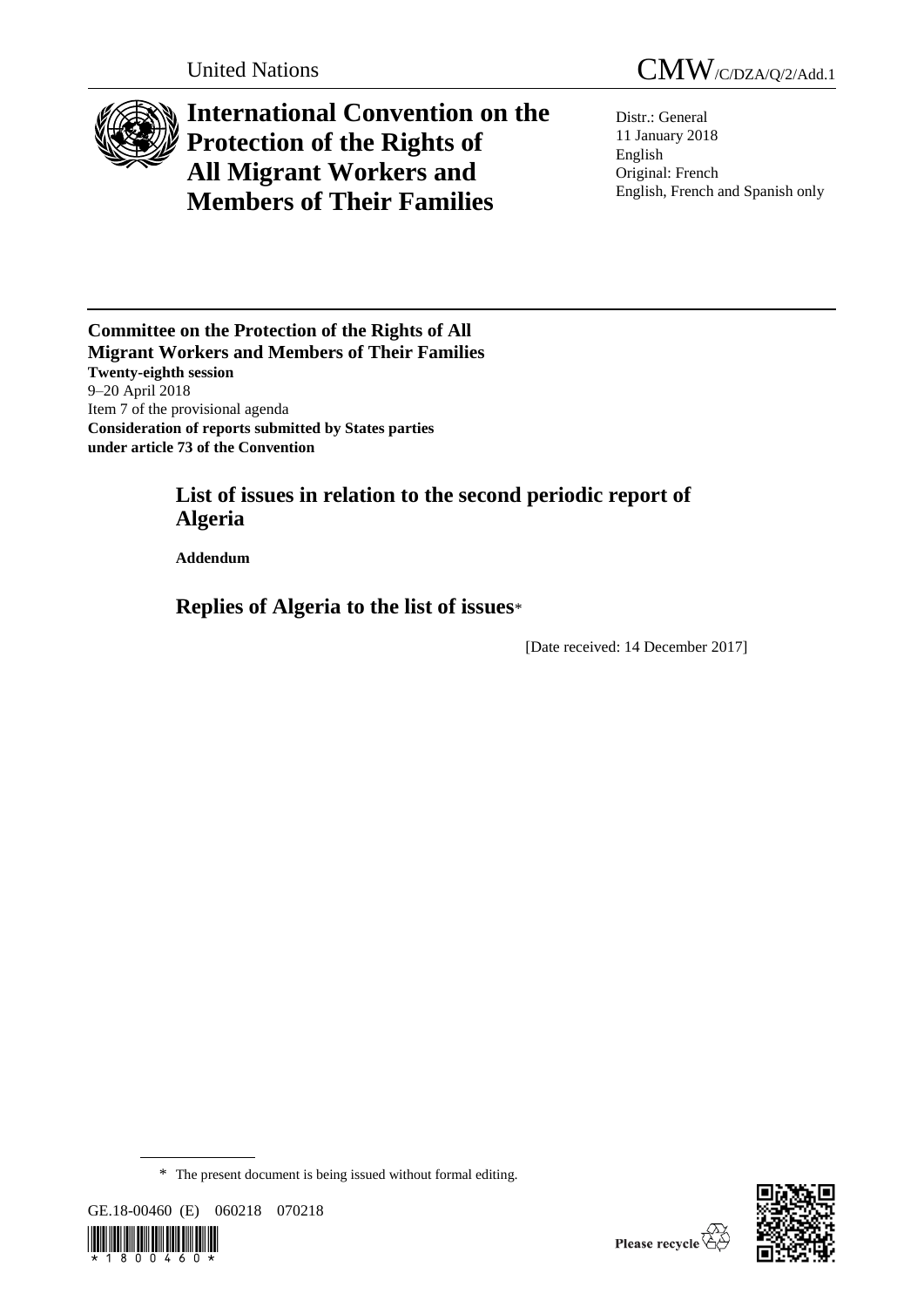## **I. General information**

#### **Reply to question 1**

1. The Government is reviewing the Labour Code in consultation with all social partners. The preliminary bill on the Labour Code largely reiterates the fundamental rights set out in international labour standards applicable to national and foreign workers. It is intended to consolidate the rights and freedoms guaranteed by the Constitution in relation to the right to work, the dignity of workers, social protection and the organization of labour relations on the basis of principles that foster social dialogue, consultation and collective bargaining.

2. In the part of the bill on employment conditions for foreign workers, the principle of protecting the foreign labour force and establishing the responsibilities and obligations of foreign workers and their employers is reaffirmed. It provides for equal treatment of foreign and national workers, including with regard to employment conditions, remuneration and social protection.

3. The bill introduces the right to appeal a decision to refuse or withdraw a work permit and the right to information on the legislation in force in Algeria and simplifies the conditions for travel, reception and repatriation concerning foreign workers.

4. Furthermore, it adapts the legal framework governing employment conditions for foreign nationals in Algeria in order to ensure a better grasp of the procedures for regulating, controlling and managing the flow of foreign workers into the country and to align it with the reforms introduced on conditions for the entry, stay and movement of foreigners in Algeria. The bill also introduces new provisions for the benefit of foreign workers on secondment for a specific assignment.

5. Other provisions have been included to simplify and make more flexible the procedures for certain categories of foreign workers resident in Algeria, such as foreign nationals married to Algerian citizens, foreigners who have lived uninterruptedly in Algeria and have had a resident's card for 10 years or more, and refugees and stateless persons recognized in accordance with the applicable laws and regulations in Algeria; it is provided that the issuance of work permits shall be automatic and may be valid for a renewable period of up to five years.

#### **Reply to question 2**

6. In view of the dense influx of migrants into Algeria in recent years, the Government has taken the necessary steps to improve the collection of data and statistics on these flows, including on foreign workers in an irregular situation. These data are collected and used to develop appropriate policy measures.

7. Exploitation of the data enables the authorities to track the most important trends in labour migration, including the impact of migrants on labour market numbers, their skills and their movement patterns.

8. In this respect, efforts have been made to strengthen the migrant worker information system.

9. An intersectoral committee on migration issues has been set up, under the aegis of the Ministry of Foreign Affairs, to strengthen relations with the various ministerial departments through regular contact, participation in activities and the drafting of specific reports on institutional activities related to migration. This enables the Ministry of Labour, for example, to exchange statistical information and track the most important trends in terms of labour migration.

10. The Government has taken measures to strengthen tools for the collection and analysis of data on migrant workers in an irregular situation residing or in transit in Algeria.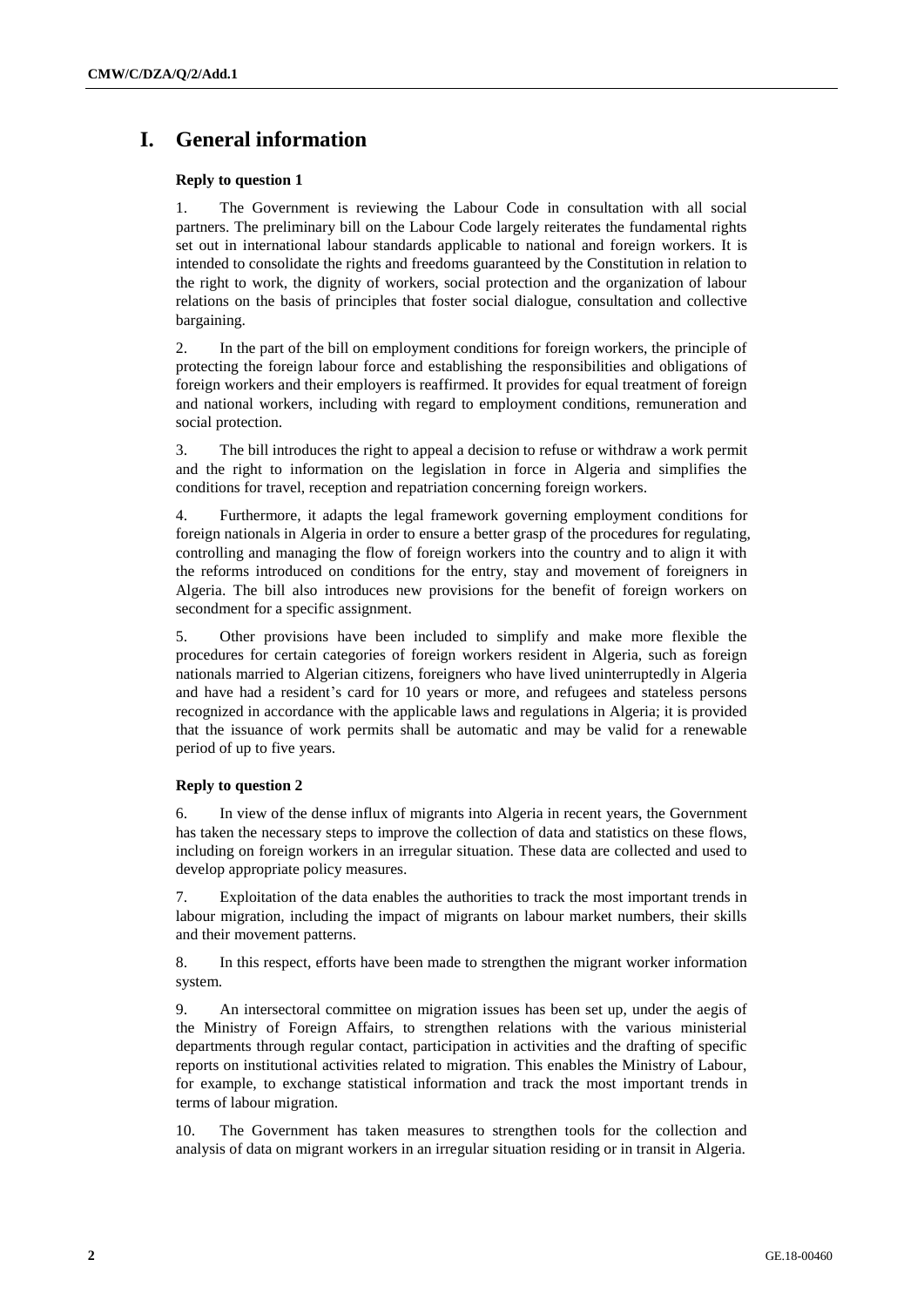11. Programmes are also under way to build the capacity of the National Statistics Office to carry out surveys on labour migration (for example, preparing drafts and questionnaires).

#### *Foreign workers in an irregular situation*

12. In 2016, some 3,926 foreign workers were found not to have a work permit. These irregularities led to 4,717 disciplinary proceedings being instituted, as follows: 4,112 proceedings against the foreign workers concerned; 605 proceedings against the employing organizations.

13. Most foreign workers in an irregular situation are Chinese (46.02 per cent), Turkish (10.12 per cent) or from sub-Saharan Africa (9.22 per cent).

#### **Reply to question 3**

14. As part of the process of legislative updates, the Government is bringing its legal arsenal in line with the international conventions ratified by Algeria. Likewise, it is considering the possibility of ratifying new treaties and potentially recognizing the competence of certain international and/or regional bodies to receive and examine communications lodged by Algerian citizens or foreign nationals resident in the country who consider that their rights have not been respected, after they have exhausted domestic legal remedies.

#### **Reply to question 4**

15. There are no private recruitment agencies in Algeria that organize the overseas employment of Algerian migrant workers.

16. Labour regulations in force prohibit any for-profit operation aimed solely at providing labour, including duly accredited private bodies that are not authorized to organize the placement of foreign workers and the provision of labour for the profit of a third party (article 2 of Executive Decree No. 07-123 of 24 April 2007 establishing the terms and conditions for granting and revoking licences for private-sector job placement agencies and guidelines for the provision of public-sector job placement services). Responsibility for managing the employment of migrant workers lies with the *wilaya* employment office, which provides services free of charge.

17. In accordance with the provisions of Executive Decree No. 02-50 of 21 January 2002 defining the rules for the organization and operation of the *wilaya* employment offices, the tasks assigned to the *wilaya* employment office primarily involve developing and implementing measures to encourage, promote and boost employment.

## **II. Information in relation to each of the articles of the Convention**

### **A. General principles**

#### **Reply to question 5**

18. There is no discrimination against migrant workers in Algeria, irrespective of whether their situation is regular or irregular. The Criminal Code has been amended and supplemented by Act No. 14-01 of 4 February 2014, which introduced new provisions prohibiting discrimination of any kind, regardless of the target. Article 295 bis 1 of this Act stipulates that perpetrators of the offence of "discrimination" face imprisonment and a fine.

19. The same penalties apply to any person who publicly incites hatred or discrimination against a person or a group of persons on the basis of their racial or ethnic origin, or who organizes, disseminates, encourages or carries out propaganda activities for this purpose. Similarly, any legal person that commits an act of discrimination incurs a fine, without prejudice to any penalties applicable to its directors.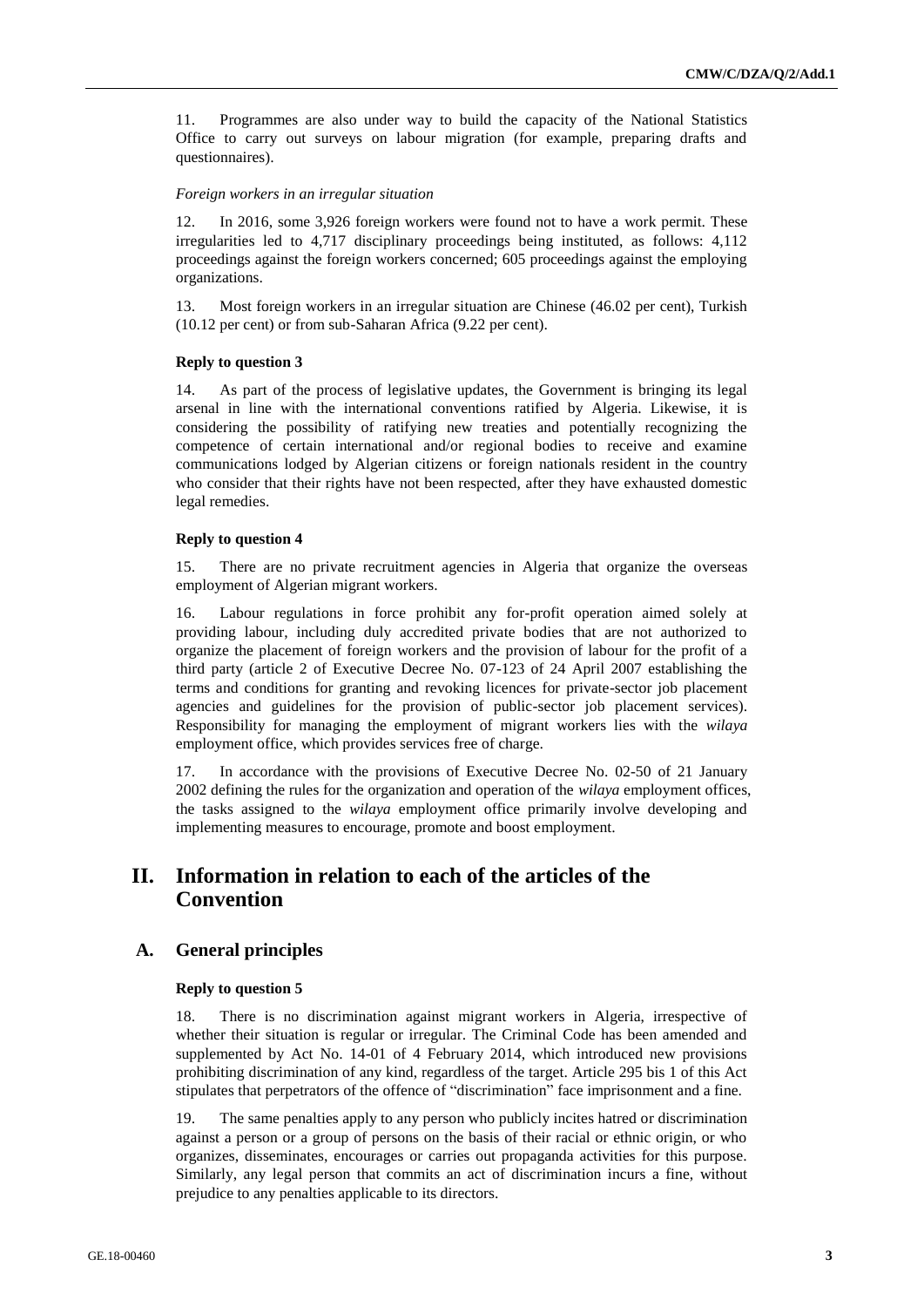20. Migrant workers have the same right as nationals to file complaints with the competent judicial and administrative authorities and to be assisted by a person of their choosing, including in disputes with their employer, in order to ensure that they are able to assert their rights in accordance with legal procedures in force.

#### **Reply to question 6**

21. Migrant workers and members of their families, including those who are undocumented or in an irregular situation, may appeal administrative decisions, particularly expulsion orders issued against them in summary judicial proceedings, in accordance with article 31 (3) of Act No. 08-11 of 25 June 2008 on the conditions for the entry of foreign nationals to Algeria and their movement and stay in the country.

22. Grievances may be raised by filing a complaint with the criminal investigation police at a police station or gendarmerie, or with an official of the Public Prosecution Service, or by suing for damages in criminal proceedings with an investigating judge.

23. Whichever of the three mechanisms is used, after a preliminary investigation or judicial inquiry, a decision is handed down by the court concerned, which must address both the criminal charges brought by the prosecution against the offender and the civil action for damages brought by the victim.

24. Furthermore, labour disputes are handled using a specific procedure established under Act No. 90-04 of 6 February 1990, which provides for an initial attempt at mediation, firstly through the internal mediation services of the company concerned, whose role is to help prevent labour disputes, and secondly through the external mediation bureaux, before the dispute can be referred to the social affairs court.

25. The number of complaints involving migrant workers examined by judicial bodies is as follows:

| Judicial bodies — tribunals or courts                                                                             |    | $2017$ as at<br>2016 31/10/2017 |
|-------------------------------------------------------------------------------------------------------------------|----|---------------------------------|
| Number of cases registered with the social affairs divisions in which<br>one of the parties is a foreign national | 42 | 104                             |
| Number of cases investigated by the social affairs divisions in which<br>one of the parties is a foreign national | 39 | 51                              |
| Number of cases registered with the social affairs divisions in which<br>the plaintiff is a foreign national      | 40 | 73                              |
| Number of cases investigated by the social affairs divisions in which<br>the plaintiff is a foreign national      | 28 | 66                              |

26. Furthermore, Act No. 09-02 of 25 February 2009, amending and supplementing Ordinance No. 71-57 of 5 August 1971, on legal assistance extends the right to legal assistance (i.e. the assistance of a lawyer and defrayal of legal costs) to "all foreign nationals lawfully present in the national territory who have insufficient resources to assert their legal rights". It also provides that: "Legal assistance shall be granted for all cases brought before the ordinary and administrative courts and for all non-adversarial and protective proceedings."

27. This legal assistance may be granted on an exceptional basis to persons who do not satisfy the required criteria should their situations appear to merit special attention due to the subject of the dispute brought before the ordinary or administrative court or if the aim of the proceedings is to obtain a non-adversarial or protective order.

#### **Replies to questions 7 and 8**

28. In Algeria, all foreign nationals have the right to the protection of the law regardless of their status. Similarly, the Constitution guarantees protection for all migrant workers and members of their families lawfully present in Algeria. It also prescribes that violations of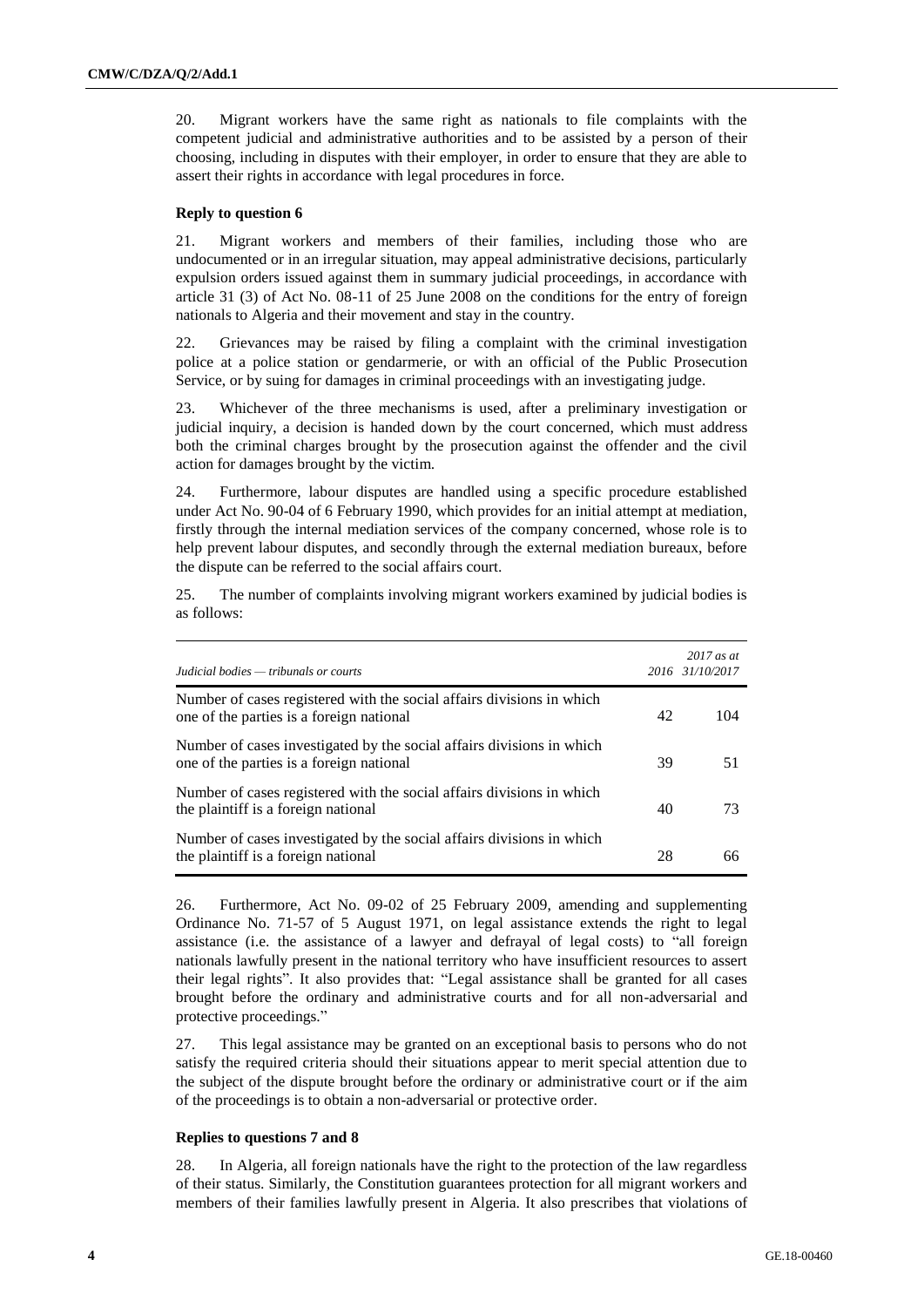the rights and freedoms and attacks on the physical or psychological well-being of human beings are punishable by law.

29. Thus, migrants are protected by law against violations of their physical or psychological well-being, on the same basis as nationals, without exception or reservation and without discrimination on grounds of sex, race, colour, language, religion or conviction, political or other opinion, national, ethnic or social origin, nationality, age, economic position, property, marital status, birth or other status. Migrants who are victims of crime may institute criminal indemnification proceedings and claim compensation for the injury they have suffered.

30. Moreover, the protection of the law is extended to migrants accused of committing offences under criminal law (whether the offence is minor or serious). Migrants in such circumstances have the right to a fair trial in accordance with constitutional and legal guarantees and in line with ratified international conventions. This protection applies from the period of police custody through to the period of detention. The law establishes mechanisms to prevent abuse and guarantee the humane treatment of migrants accused of committing offences throughout this period, including their right to contact the diplomatic and/or consular representatives of their country of origin and their right to a medical examination on leaving police custody.

31. By law, foreign nationals in Algerian territory, even those in an irregular situation, who have suffered physical or psychological harm may contact the police services with jurisdiction in their area to lodge a complaint against any person responsible for such acts; however, once the legal proceedings have concluded with a court decision, the administrative proceedings continue in respect of migrants in an irregular situation in accordance with the regulations governing the stay and work of foreign nationals in Algeria.

## **B. Part III of the Convention**

#### **Reply to question 9 (article 8)**

32. Pursuant to Article 175 bis 1 (2) of Act No. 09-01 of 25 February 2009, any attempt, by any person, regardless of their current or future status, to leave the national territory via a crossing point other than an official border crossing constitutes a criminal offence.

33. The smuggling of migrants (irregular emigration) is covered by article 303 bis 30 of the Criminal Code, which includes a definition in line with the definition given in the Protocol against the Smuggling of Migrants by Land, Sea and Air, supplementing the United Nations Convention against Transnational Organized Crime. Custodial sentences and fines are established for persons who commit offences of this kind and lengthy terms of imprisonment apply when the offence is committed in any one of the aggravating circumstances provided for in article 303 bis 32 of the Criminal Code.

34. Since the publication of Act No. 09-01 of 25 February 2009, amending and supplementing ordinance No. 66-156 of 8 June 1966 on the Criminal Code (Official Gazette No. 15 of 8 March 2009), introducing three new sections, the first of which is entitled "Trafficking in Persons" (articles 303 bis 4 to 303 bis 15), no cases of trafficking involving foreign nationals have been registered by the police.

35. As a result of efforts by the police in this area, seven cases of trafficking have been registered, of which one was later reclassified as procurement during the investigation, resulting in a prosecution and conviction in 2014.

36. Mindful of the need to preserve human dignity and protect the right to life in all circumstances, the Algerian legislature is seeking, through this provision, to deter persons considering this form of illegal migration and prevent them from becoming entangled in the intricacies of another more serious and harmful form of criminal activity, i.e. trafficking in human beings.

37. Furthermore, the Government of Algeria has adopted a holistic approach under which addressing the root causes of irregular migration is prioritized.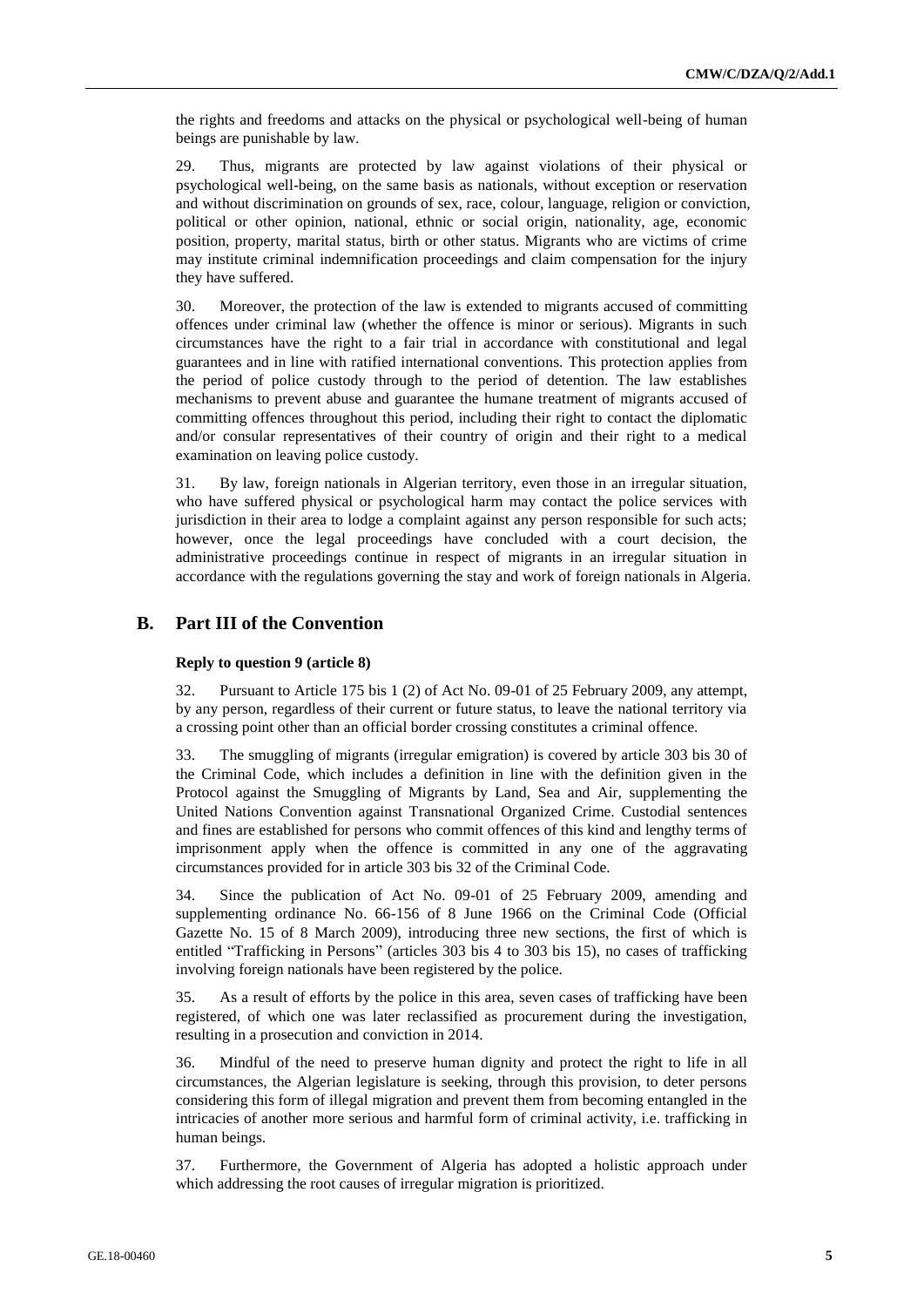38. Any penalties that may be imposed on Algerian citizens who wish to migrate abroad are applicable not because they have left in search of work but because they have tried to leave through an unofficial border crossing.

#### **Reply to question 10 (article 10)**

39. The State party recalls that migrants receive the same protection of their rights as citizens, even when they are in an irregular situation.

40. Law enforcement officials who violate the physical integrity of migrants face disciplinary and criminal sanctions if the victim lodges a complaint that is investigated.

41. Contrary to what may be alleged, the Code of Criminal Procedure provides for the automatic right to a medical examination when an individual is arrested, both before and after questioning. If there are doubts as to the behaviour of the law enforcement officials involved, an investigation is ordered and, if substantiated, the perpetrators are sanctioned.

42. With regard to instances of violence against or humiliation or exploitation of migrant workers, no cases of forced labour or service, threats, force or other forms of coercion have been registered by the police.

#### **Reply to question 11 (article 13)**

43. The State party is not aware of any intimidatory measures against, or arbitrary arrests or detention of, citizens involved in the defence of migrants' rights. Furthermore, to date, Algeria has not received any communications/complaints from the special human rights mechanisms in this regard. The State party would be grateful to be informed of the allegations in question so that it can assess whether or not they are well founded.

#### **Reply to question 12 (article 15)**

44. The Government of Algeria responded immediately upon receiving the draft observations and recommendations and provided the clarifications requested by the Committee on this subject.

45. The final text of the concluding observations and recommendations adopted by the Committee did not take account of certain items of information provided by the Government of Algeria at the time.

46. An official communication was sent to the Chair of the Committee on the Protection of the Rights of All Migrant Workers and Members of Their Families to provide the necessary clarifications. In this letter, the Government rejected paragraphs 24, 25, 34 and 35 of the document bearing the symbol CMW/C/DZA/CO/1 as inappropriate and inadmissible.

#### **Reply to question 13 (articles 16, 17 and 18)**

47. There are no detention facilities for migrants in Algeria. The only centres are those that accommodate migrants in an irregular situation who have been identified by their consular authorities and are being escorted to the border with the agreement of their respective Governments and the technical assistance of the International Organization for Migration and the Office of the United Nations High Commissioner for Refugees (UNHCR).

48. Before being repatriated, migrants undergo a medical examination and receive a return pack containing food rations and other items. All of these operations are conducted in the presence of the press and neutral observers, and are paid for by the Algerian Government.

49. Since December 2014, almost 20,000 individuals of different nationalities have been returned to their consular authorities. Persons under the protection of UNHCR are exempt from repatriation on the grounds of disturbances or war in their home country, as are pregnant women and unaccompanied minors.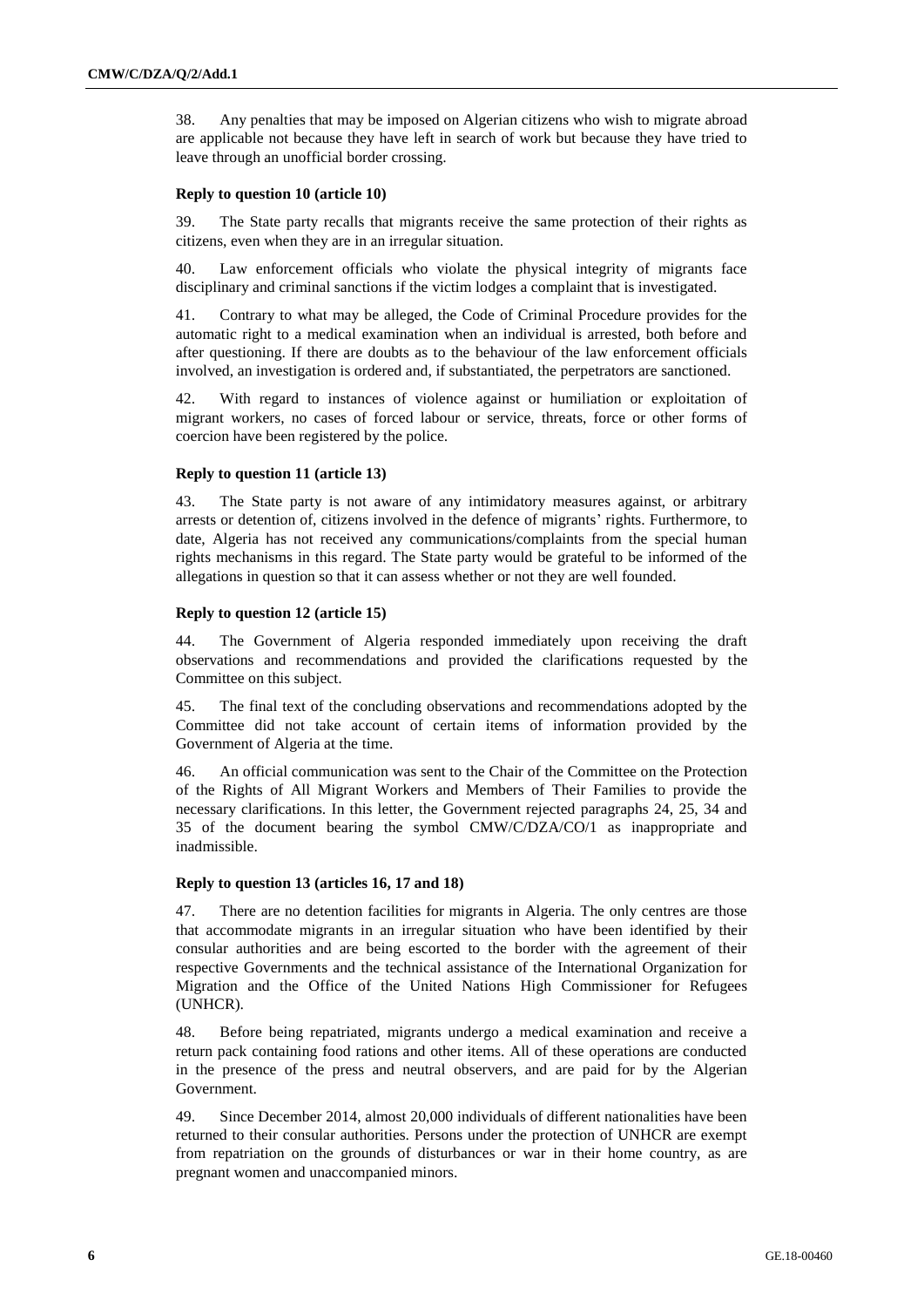#### **Reply to question 15 (article 22)**

50. These are not collective expulsions but voluntary repatriation operations conducted by the Algerian authorities with the assistance of the International Organization for Migration in the context of a bilateral cooperation agreement concluded in 2014 with the Government of Niger, in compliance with the principle of human dignity and regular procedures.

51. In this regard, Algeria favours voluntary return as a solution for the repatriation of migrants in an irregular situation.

52. The largest operation of this kind involved citizens of Niger. Other repatriation operations involving a significant number of citizens of Niger in an irregular and vulnerable situation were carried out between December 2014 and the end of 2017.

53. Based on an agreement with the Government of Niger, these operations resulted in the repatriation of more than 20,000 individuals, including women and children, who had been brought to Algeria as part of organized begging networks.

54. The operation to repatriate 989 sub-Saharan Africans was a measure of last resort carried out in early December 2016 by the competent authorities following repeated breaches of public order and serious violations committed by migrants in an irregular situation in several parts of the country. The majority of the persons concerned — citizens of 14 different African countries — who were supposed to be released following identification expressed the wish to voluntarily return to their countries of origin by transiting through Niger.

#### **Reply to question 16**

55. Pursuant to article 31 of Act No. 08-11 of 25 June 2008, migrant workers who are the subject of an expulsion order have certain avenues of redress available to them. This article gives migrants a five-day window during which to appeal to an interim relief judge and provides for the suspension of the expulsion proceedings while the appeal is in progress. Migrant workers who do not initiate appeal proceedings but remain in the country and are subsequently rearrested are immediately returned in application of article 30 of the aforementioned 2008 Act.

56. Migrant workers in an irregular situation may also be deported by order of the *wali*  with jurisdiction in their area (article 36 of Act No. 08-11). Workers may appeal to the Council of State for annulment of the expulsion decision (article 901 of the Code of Civil and Administrative Procedure) or may apply to the interim relief judge to have the decision's execution suspended.

57. Social and humanitarian assistance organizations may be designated to advise, support and assist migrant workers and members of their families facing expulsion.

#### **Reply to question 17 (article 23)**

58. The Vienna Convention on Consular Relations, ratified by Algeria in 1964, provides for mechanisms to facilitate communication between the consular officers of the sending State and the competent local and central authorities in the receiving State which, under this Convention and in application of bilateral consular treaties, have an obligation to report to the consular authorities of the sending State the arrest or detention of any kind of one of its citizens (policy custody, pretrial detention) as well as any convictions and prison sentences. These consular officers have the right to contact their citizens wherever they may be.

59. In the absence of a bilateral consular agreement, communication and contact between foreign nationals and the diplomatic representatives of their State of origin must be channelled through the Ministry of Foreign Affairs. The same applies to contact with the local and central authorities of the host country.

60. The new bill on foreign nationals guarantees protection for the rights of foreign nationals against expulsion measures or violations of their fundamental rights in accordance with the Vienna Convention on Consular Relations. It also provides that any foreign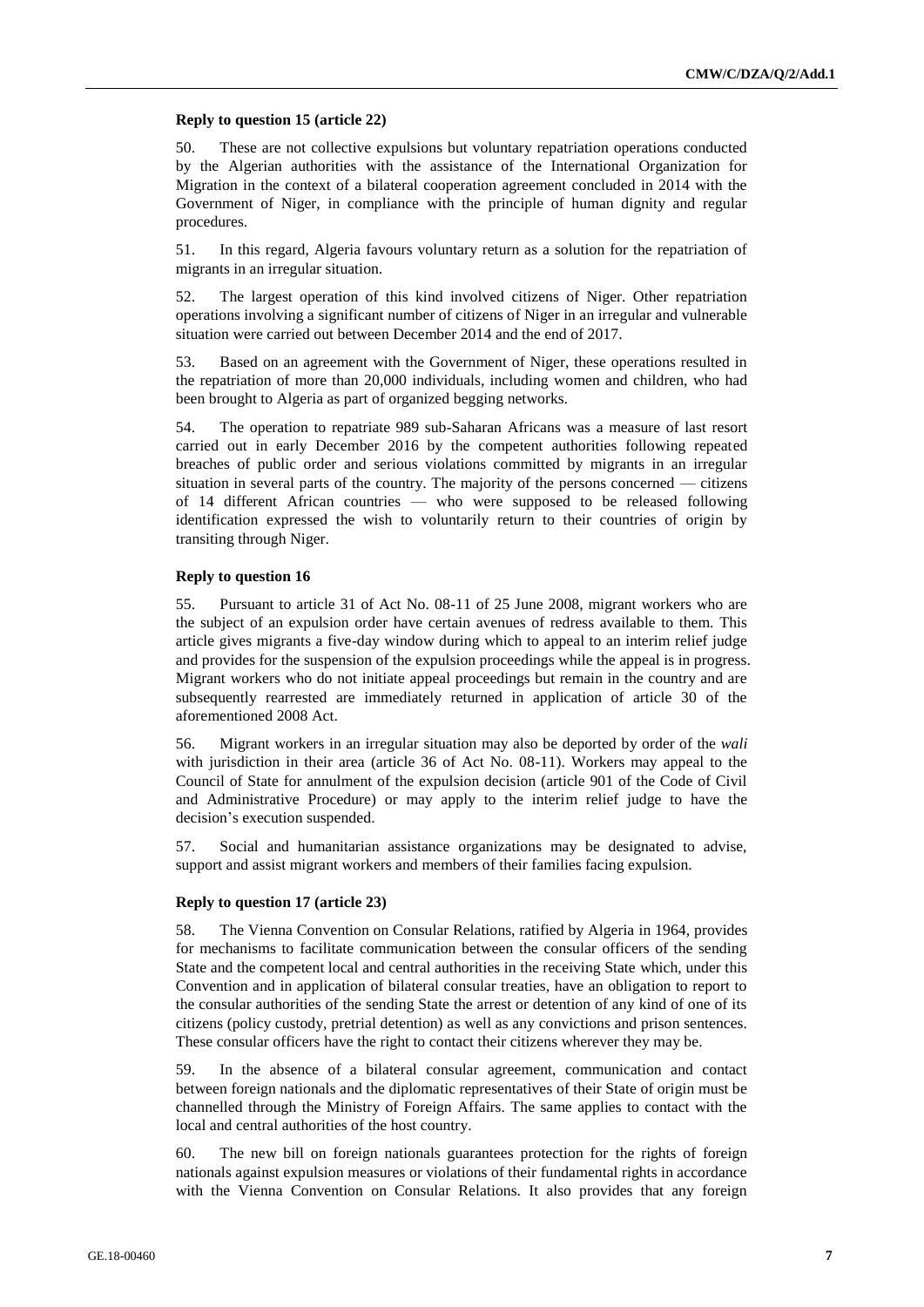national who is subject to a deportation order may contact his or her diplomatic or consular representative.

61. Consular agents are trained on how to receive, listen to and support the national community abroad. Each embassy consular service or consulate has a social service to listen to and advise citizens.

#### **Reply to question 18 (article 27)**

62. The Constitution, Act No. 81-10 on the recruitment and conditions of employment of foreign workers, and Decree No. 86-276 enshrine the principle of equal treatment between Algerian and foreign workers.

63. Fundamental labour rights are guaranteed for foreign workers, who enjoy the following rights: the right to join trade unions, the right to collective bargaining, the right to worker participation, the right to social security and a pension, the right to occupational health and safety, the right to rest, the right to participate in workplace dispute prevention and resolution, and the right to strike.

64. Foreign nationals working in State agencies and institutions enjoy all rights, including the right to join the social security scheme and to receive certain benefits granted to foreign workers, such as the reimbursement of travel costs. Under the customs duty system, foreign workers are granted temporary, duty-free import of their personal belongings and vehicles, provided that these are re-exported at the end of their posting.

65. Subject to the conditions laid down in the bilateral and multilateral agreements signed by Algeria, migrant workers are affiliated to the social security scheme (Act No. 83- 14 of 2 July 1983) irrespective of their nationality, the amount or nature of their remuneration or the form, nature or validity of their work contract. The social insurance scheme for employees covers illness, incapacity, death, maternity, occupational accidents and diseases, retirement, unemployment and early retirement.

66. In the event of individual or mass dismissal, migrant workers have the same rights and entitlements as Algerian workers by law and under collective labour agreements, in particular with regard to notice periods, statutory or agreement-based severance allowances and the compensation to which they may be entitled in cases of wrongful termination of their contract of employment.

67. Foreign nationals who are employed without a work permit are not deprived of their rights, in application of the principle of equal treatment; the general provisions of labour law remain applicable to them. (Act No. 90-04 of 6 February 1990).

68. The majority of migrant workers with a work permit (in a regular situation) mentioned in the periodic report of Algeria are registered with the social security system (Act No. 83-14 of 2 July 1983, amended and supplemented, on the obligations of persons covered by the social security system), regardless of their nationality, the amount or nature of their remuneration, or the form, nature or validity of their employment contract, with the exception of migrant workers on secondment for a short period or covered by a foreign social security regime by virtue of a social security treaty between Algeria and their country of origin (this category represents 2 per cent of the total foreign workforce).

69. The National Social Insurance Fund for Employees covers illness, incapacity, death, maternity, occupational accidents and diseases, retirement, unemployment and early retirement.

#### **Reply to question 19 (article 28)**

70. The right to health, as a fundamental human right, is enshrined in article 24 of the Constitution.

71. The national health system is built on the principle of equitable access, without distinction between individuals and families, to all health-care facilities at which they may receive appropriate emergency, preventive and curative care, thus guaranteeing equal treatment for all workers, including migrants and members of their families, regardless of their residence or work status.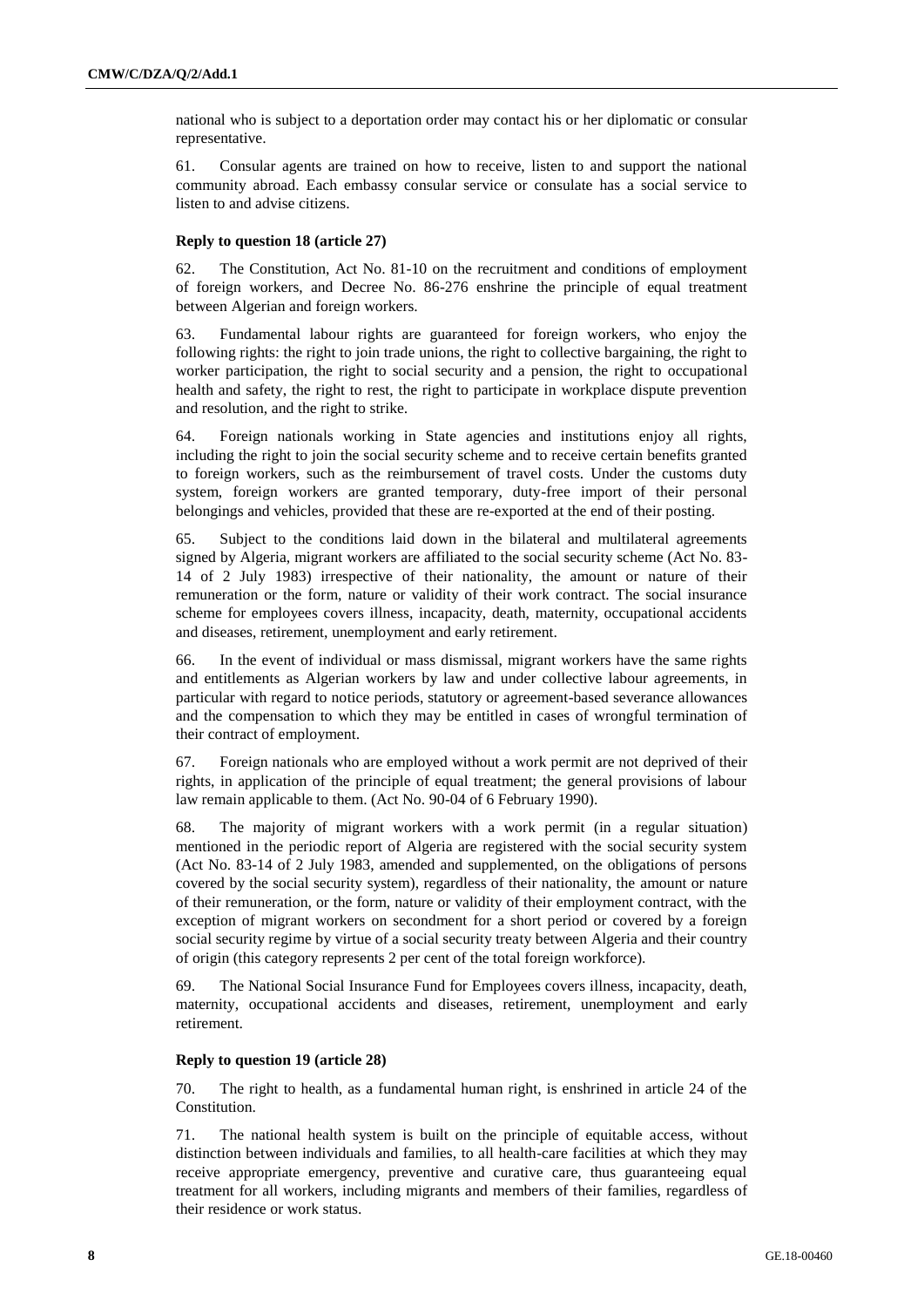72. According to a recent survey conducted in 2017 in the region of Tamanrasset, 37 per cent of health-care services provided at the *wilaya* level were for the benefit of the migrant population, made up of sub-Saharan Africans.

73. Under no circumstances will a migrant who presents for health-care services be arrested or reported. To the extent possible, migrants are requested to provide their identity information for the purpose of health-care registration.

#### **Reply to question 20 (article 30)**

74. Article 53 of the Constitution provides that: "The right to education shall be guaranteed. Education is free under the conditions established by law. Basic education is compulsory. The State shall be responsible for the organization of the education system and ensuring equal access to education and vocational training." The laws governing the schooling of children of migrant workers are the same as those applicable to Algerian children. The Government of Algeria guarantees the right to education for all Algerians and for all children of foreign nationals resident in Algeria.

75. This right is ensured in practice by the provision of nine years of universal basic education and the guarantee of equal opportunities with regard to conditions of schooling and the continuation of studies after basic education.

76. Education is compulsory for all girls and boys aged between 6 and 16. Education is free of charge, at all levels, in all establishments in the public education sector.

| Education level |         | Syrian students Saharan students |     | Malian students Tunisian students | <i>Other</i><br>nationalities |
|-----------------|---------|----------------------------------|-----|-----------------------------------|-------------------------------|
| Primary         | 1 0 9 9 | No data                          | 66  | 61                                | 361                           |
| Middle          | 373     | 978                              | 17  | 31                                | 268                           |
| Secondary       | 231     | 1949                             | 18  | 25                                | 107                           |
| <b>Total</b>    | 1703    | 2927                             | 101 | 117                               | 736                           |

**Statistical data on the enrolment of migrant children in Algerian State schools (2014–2015)**

\* Nigerien, Palestinian, Portuguese, Egyptian, Chadian, Italian, Russian, Libyan, Moroccan, Jordanian, Chinese, Senegalese, Angolan, Ivorian, Lebanese, Guinean, Congolese, Pakistani, Cameroonian, Turkish, Spanish, Brazilian, Saudi Arabian, German, Iraqi, Sudanese, Polish, Greek, French, Indonesian, Vietnamese, Korean, Ukrainian, Filipino.

|  |  |  |  |  | Statistical data on the education of foreign students (2016–2017) |
|--|--|--|--|--|-------------------------------------------------------------------|
|--|--|--|--|--|-------------------------------------------------------------------|

| <b>Education</b> level | Total   |
|------------------------|---------|
| Primary                | 3 2 5 3 |
| Middle                 | 2 1 0 6 |
| Secondary              | 1816    |
| <b>Total</b>           | 7 1 7 5 |

#### **Statistical data on the number of foreign students in Algerian universities since 2010**

| Students/Academic year | $2010 - 11$ | $2011 - 12$ | $2012 - 13$ | $2013 - 14$ |
|------------------------|-------------|-------------|-------------|-------------|
| Foreign students       | 8 0 5 3     | 7858        | 9444        | 8 7 4 8     |

77. Migrant children enrolled in State schools are entitled to, and receive, the same treatment as Algerian children.

78. Foreign students on scholarships enjoy the same rights as Algerian students without discrimination (Executive Decree No. 10-137 of 13 May 2010), namely, the right to free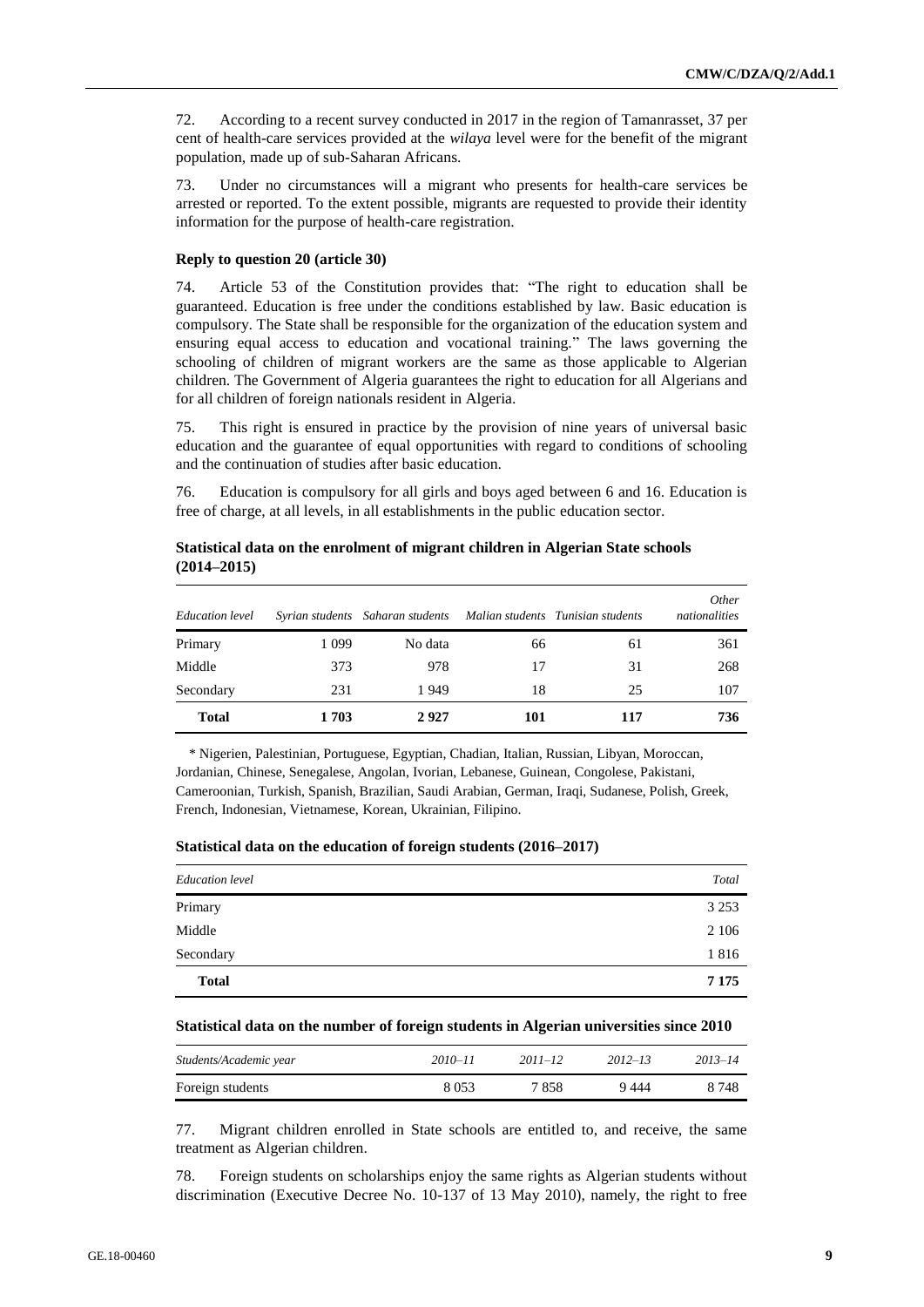education on a scholarship, accommodation in university residences, access to canteens, health care and social security that covers health-care costs.

79. In the State of employment, members of the families of migrant workers enjoy equality of treatment with nationals of the State in terms of access to vocational guidance and training institutions and services, provided that requirements for participation are met.

80. Family members of migrant workers have access to guidance and assessment services. The minister responsible for vocational training and education establishes conditions and guidelines for the different training options, based on the wishes of applicants and the capacities of training establishments.

#### **Reply to question 21 (article 33)**

81. Information is provided to migrant workers by the competent authorities. Migrant workers receive support and assistance from the consular representatives of their country of origin. They are also entitled, on an equal footing with Algerian workers, to receive assistance from the labour authorities in acquainting themselves with local employment conditions and their rights in terms of labour relations and social security.

82. Public officials who work or have contact with migrant workers receive special training to equip them to deal with the specific needs of such workers.

83. Human rights training courses are organized for social workers who work with migrants, particularly social assistance workers and those working in outreach and counselling centres or in social and humanitarian organizations, in order to improve the quality of care and support available to the migrant worker community. The National Institute of Labour is investing in capacity-building activities that target labour inspectors in particular.

84. Labour inspectors have an important role in protecting migrant workers' rights and ensuring compliance with legal and regulatory provisions related to health and safety in the workplace and the prevention of abusive practices at work. By providing advice and information and exercising oversight functions, they help to ensure effective implementation of labour legislation.

85. Information and advice is provided to migrant workers on a daily basis, in person, by telephone, in response to written inquiries and following inspection visits.

86. By way of example, in 2013, the Labour Inspectorate provided advice and information on current labour laws and regulations to 147 foreign workers.

87. The basis for these activities is set forth in article 2 (2) of Act No. 90-03 of 6 February 1990, which establishes that the Labour Inspectorate is responsible for "providing employers and employees with information and advice about their rights and obligations and the most appropriate way to apply legal, regulatory and treaty provisions and arbitration decisions".

88. The labour authorities provide migrant workers and employers wishing to recruit foreign workers with appropriate information about the temporary residence of foreign nationals, the procedure for obtaining work permits, the termination of contracts of employment, the skills sought, conditions of employment, remuneration, social security, cash transfers and the social security withholdings applied to wages.

### **C. Part IV of the Convention**

#### **Reply to question 22 (articles 43, 54 and 55)**

89. Migrant workers and members of their families in a regular situation have access on an equal footing to vocational training, social welfare support, protection from occupational hazards and advisory services. Algerian legislation on vocational training and education, including Act No. 08-07 of 23 February 2008, does not in any way prohibit migrant workers and members of their families in a regular situation from enrolling in training institutions.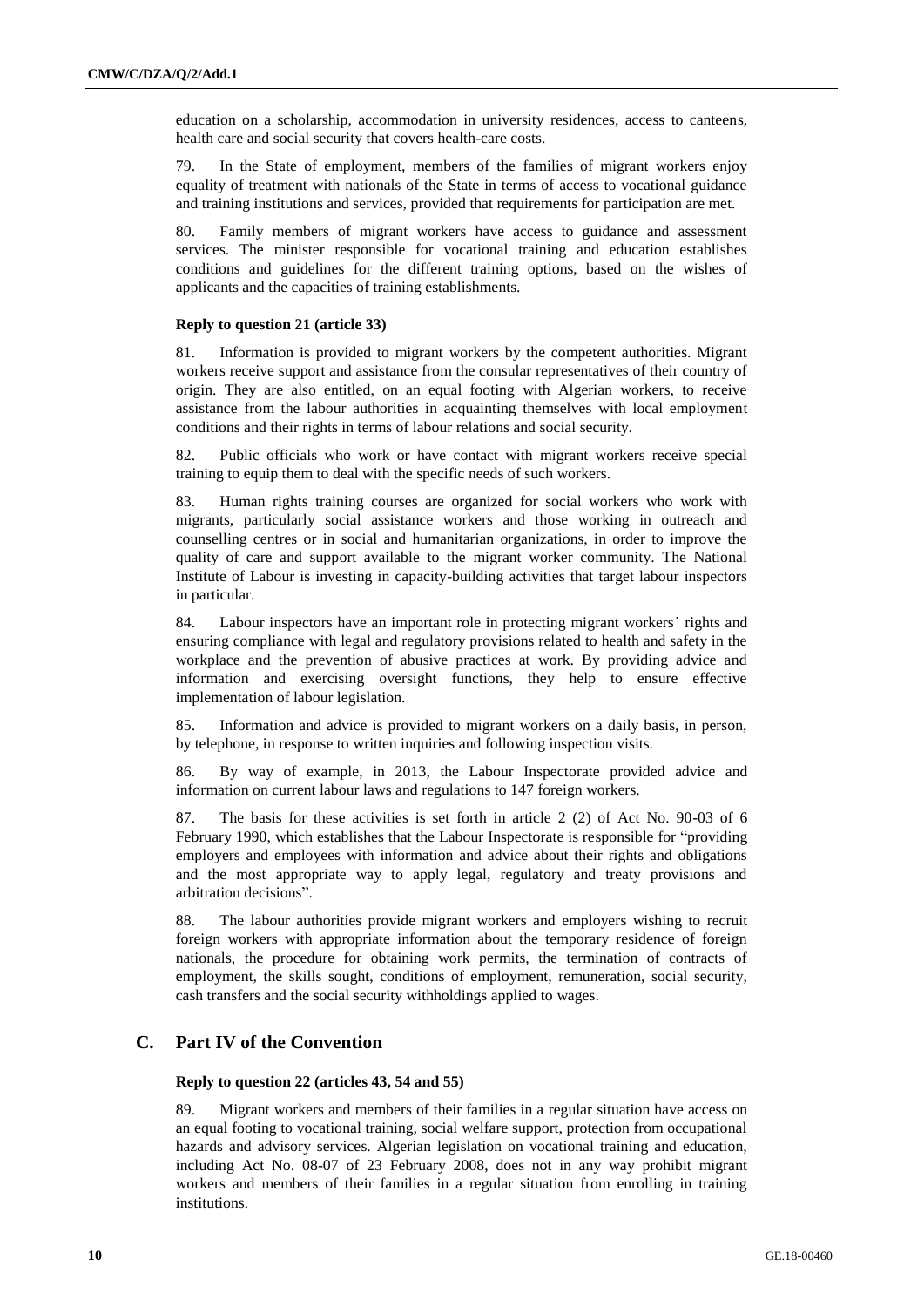90. Action taken to ensure equality of treatment might include efforts to improve access to social assistance, health-care services, nurseries and kindergartens, grass-roots sports facilities and recreational and sporting activities, and initiatives to support the development of popular tourism, to facilitate the creation of consumer cooperatives and housing associations and to promote social housing schemes for employees. Social welfare funds are financed by contributions from the employing organization equivalent to 3 per cent of the gross payroll.

91. Occupational health legislation establishes the right to health at work. The provisions of Act No. 88-07 of 26 January 1988 apply to all workers without discrimination. Employers are responsible for preventing occupational hazards, for protecting workers, including migrant workers, against the risk of occupational accidents and illnesses and any possible damage to their health, and for identifying and monitoring any factors in the workplace that might adversely affect their health.

#### **(a) Protection against dismissal, unemployment benefits and access to alternative employment**

92. Algerian law enshrines the principle of equality of treatment between national and foreign workers in relation to protection against dismissal in the above-mentioned Act No. 90-11.

93. With regard to access to alternative employment, the surrender of a work permit means that a foreign worker must cease all paid activity. If another employer then wishes to hire the worker, the work permit must be renewed in accordance with the conditions set out in article 12 of Decree No. 82-510 of 25 December 1982 establishing procedures for the issuance of work permits and temporary work authorizations.

94. The aforementioned Act No. 90-11 sets out the terms and conditions under which employees may be made redundant on economic grounds. Employers who satisfy the conditions must use all possible means to minimize the number of redundancies.

95. In the case of dismissals on disciplinary grounds, the conditions governing the worker's eligibility for severance pay are set out in the company's internal regulations.

#### **(b) Equality of treatment in the exercise of a remunerated activity**

96. There is no procedural discrimination between national and foreign workers. The principle of equality of treatment is expressly established in article 16 of Act No. 81-10 of 11 July 1981, which states that: "Foreign workers shall receive the salary linked to the post that Algerian workers with equivalent qualifications might expect to receive, plus, in some cases, an increment payable under certain conditions laid down by decree. Salaries are payable in the national territory at the end of each period." Articles 2, 3, 4, 5, 6, 10, 15 and 21 of the law governing the conditions of employment of foreign workers are also important provisions in this area.

#### **Reply to question 23**

97. Trade union freedoms are protected under the Constitution. They are also covered in labour legislation, in particular in Act No. 90-14 of 2 June 1990 on the exercise of the right to join a trade union, which states that foreign workers, in the same manner as Algerian workers, may join trade unions to protect and represent the social and professional interests of their group in dealings with management. Free and voluntary membership of a trade union of their choice is open to all workers without discrimination.

98. There has been no known case of any involvement by a foreign worker in trade union activities in Algeria. This does not mean, however, that the rights of employed foreign workers are not protected and that they cannot call on union representatives to help them defend their rights against an employer.

#### **Reply to question 24**

99. See reply to question 12 (article 15).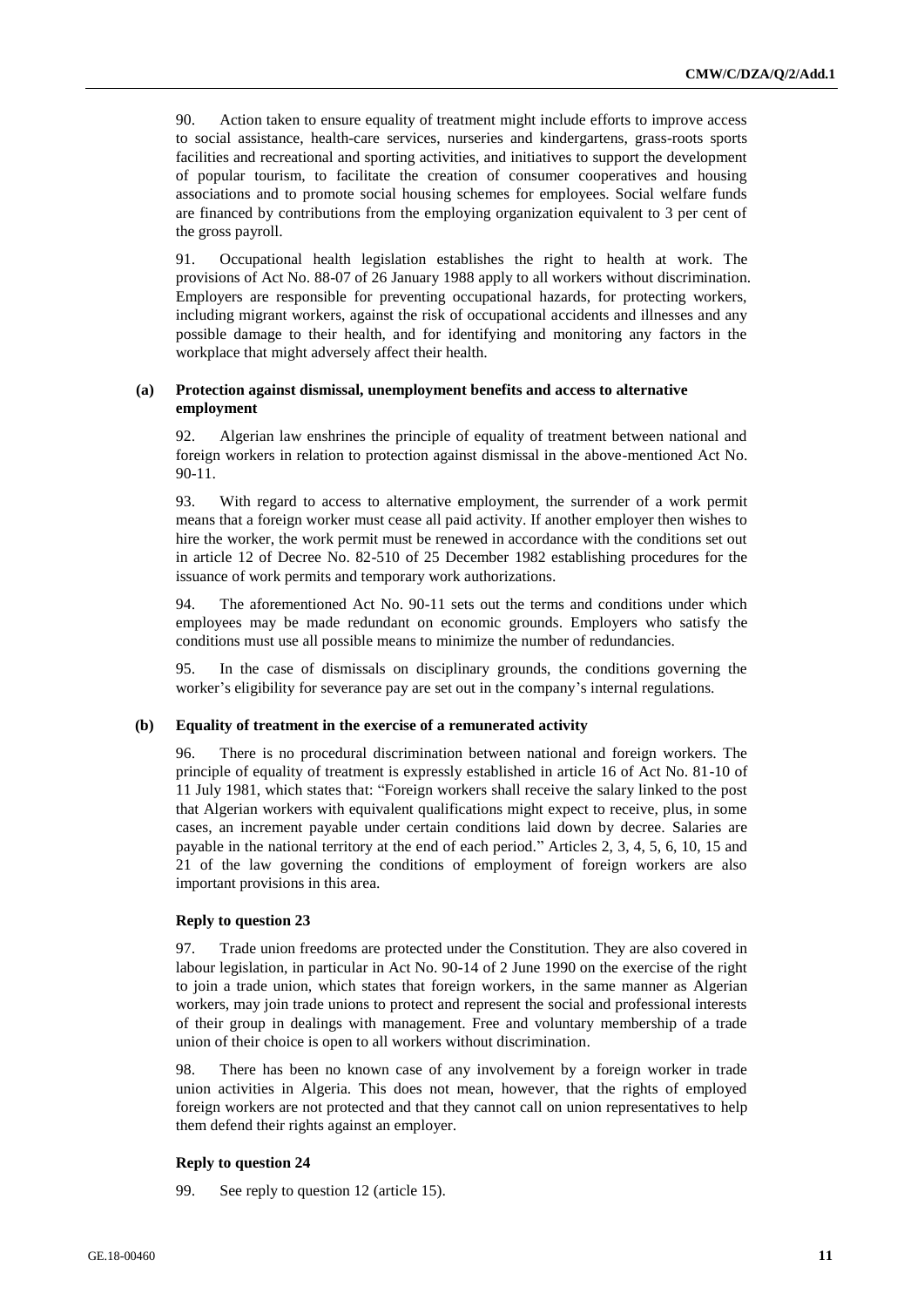#### **Reply to question 25 (article 47)**

100. Migrant workers may transfer part of their salary subject to the terms set out in Central Bank Instruction No. 02 of 2 May 1998, adopted in implementation of articles 37 and 42 of Regulation No. 95-07 of 23 December 1995 on exchange control.

101. Notwithstanding the provisions on double taxation contained in bilateral agreements signed by Algeria, migrant workers' salaries are not subject to any taxes, duties, charges or contributions of any description higher or more onerous than those imposed on nationals in similar circumstances. The employment regulations issued by the Social Development Agency include provisions on a number of issues related to the employment of foreign nationals.

102. Algeria has signed a number of double taxation agreements to avoid penalizing foreign enterprises and workers, irrespective of their status. Moreover, Algerian tax law does not distinguish between nationals and foreign workers. The same taxation system applies to both.

## **D. Part VI of the Convention**

#### **Reply to question 26 (article 64)**

103. Algeria ensures the protection of the rights of migrant workers in accordance with national law and international labour standards.

- 104. To this end, it has concluded two bilateral agreements:
	- With France (Evian agreements of 18 March 1962 and bilateral agreement of 27 December 1968 on the movement, employment and stay of Algerian nationals in French territory);
	- With Tunisia (Algerian-Tunisian agreement of 1963, ratified through decree No. 63- 451 of 14 November 1963).

105. Article 19 of Decree No. 82-510 of 25 December 1982 establishing procedures for the issuance of work permits and temporary work authorizations applies to French and Tunisian citizens.

106. With the exception of Tunisian and French workers, who do not require a work visa or temporary work authorization, foreign workers must follow the procedures for the issuance of a work permit. French and Tunisian workers are not required to have work permit or temporary work authorization, and the criterion for the level of professional qualification required to exercise a salaried activity in Algeria does not apply to them. They are treated in the same way as Algerian workers in the same job or with the same qualifications, in accordance with legislative and regulatory provisions and collective labour agreements.

107. However, prior to recruiting a French or Tunisian worker, employers must make a declaration of employment to the competent *wilaya* employment office. A certificate of declaration of the employment of a foreign worker who does not require a work permit is issued to French or Tunisian workers within eight days of the declaration being made.

108. Algeria has not yet concluded a bilateral agreement with Saudi Arabia concerning the exchange of workers or domestic workers.

#### **Replies to questions 27 and 28 (article 68)**

109. The State party has not registered any complaints from citizens abroad claiming to have been the victims of trafficking. If such a case were to arise, the State party would provide the citizen with consular protection and legal advice. At the victim's request, he or she would be repatriated at the expense of the State if he or she did not have the necessary resources.